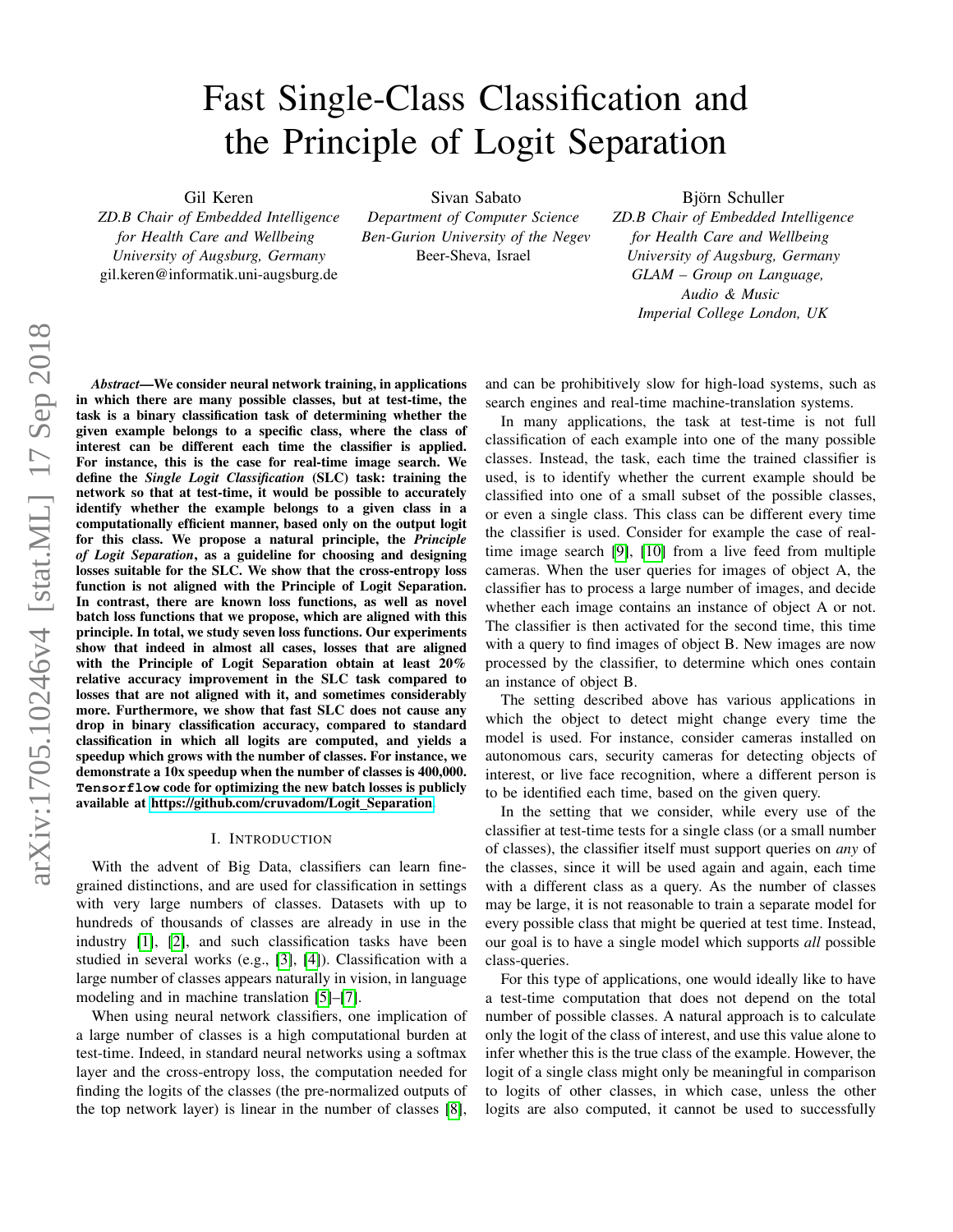determine whether the test example belongs to the class of interest. We name the goal of inferring class correctness from the logit of that class alone *Single Logit Classification* (SLC). Note that SLC is a binary classification task, stressing the fact that only one logit is computed. In Figure [1](#page-1-0) we demonstrate the speedup yielded by SLC, compared to binary classification in the method which computes all logits and uses them for normalization, as the number of classes increases. For instance, computing only a single logit yields a 10x speedup in evaluation time when there are 400,000 possible classes. The speedup increases with the number of possible classes. See Section [VI](#page-5-0) for full details on the experimental setting and the resulting speedup.



<span id="page-1-0"></span>Fig. 1. Computation time of the logits from network inputs, using an inception-V3 image classification architecture [\[11\]](#page-9-9), where the topmost layer is replaced according to the appropriate number of classes. When applying SLC, computation cost is fixed regardless of the number of classes, which can lead to considerable speedups when the number of classes is large. See Section [VI](#page-5-0) for full details regarding speedups and the experimental setting.

In this work, we show that when using the standard crossentropy loss for training, the value of a single logit is not informative enough for determining whether this is indeed the true class for the example. In other words, the crossentropy loss yields poor accuracy in the SLC task. Further, we identify a simple principle that we name the *Principle of Logit Separation*. This principle captures an essential property that a loss function must have in order to yield good accuracy in the SLC task. The principle states that to succeed in the SLC task, the training objective should optimize for the following property:

*The value of any logit that belongs to the correct class of any training example should be larger than the value of any logit that belongs to a wrong class of any (same or other) training example.*

We give a formal definition of the Principle of Logit Separation in Section [II.](#page-2-0) See Figure [2](#page-2-1) for an illustration. We study previously suggested loss functions and their alignment with the Principle of Logit Separation. We show that the Principle of Logit Separation is satisfied by the self-normalization [\[12\]](#page-9-10) and Noise-Contrastive Estimation [\[13\]](#page-9-11) training objectives, proposed for calculating posterior distributions in the context of natural language processing, as well as by the binary crossentropy loss used in multi-label settings [\[14\]](#page-9-12), [\[15\]](#page-9-13). In contrast, the principle is not satisfied by the standard cross-entropy loss and by the max-margin loss. We derive new training objectives for the SLC task based on the Principle of Logit Separation. These objectives are novel batch versions of the cross-entropy loss and the max-margin loss, and we show that they are aligned with the Principle of Logit Separation. In total, we study seven different training objectives. Tensorflow code for optimizing the new batch losses is publicly available at [https://github.com/cruvadom/Logit](https://github.com/cruvadom/Logit_Separation)\_Separation.

We corroborate in experiments that the Principle of Logit Separation indeed explains the difference in accuracy of the different loss functions in the SLC task, concluding that training with a loss function that is aligned with the Principle of Logit Separation results in logits that are more informative as a standalone value, and as a result, considerably better SLC accuracy. Specifically, objectives that satisfy the Principle of Logit Separation outperform standard objectives such as the cross-entropy loss on the SLC task with at least 20% relative accuracy improvement in almost all cases, and sometimes considerably more. In another set of experiments, we show that when using loss functions that are aligned with the Principle of Logit Separation, SLC does not cause any decrease in binary classification accuracy for a given class, compared to the case where *all* logits are computed, while keeping the computation cost independent of the total number of classes. Finally, we perform further experiments to determine the speedup factor one can gain by using SLC instead of computing all logits. We show that when the number of classes is large, considerable speedups are gained.

We conclude that by designing a training objective according to the Principle of Logit Separation and applying SLC when the number of classes in large, one can gain considerable speedups at test time without any degradation in model accuracy. As the number of classes in standard datasets has been rapidly growing over the last few years, SLC and the Principle of Logit Separation may play a key role in many applications.

# *A. Related Work*

We review existing methods that are relevant for faster test-time classification. The hierarchical softmax layer [\[16\]](#page-9-14) replaces the flat softmax layer with a binary tree with classes as leaves, making the computational complexity of calculating the posterior probability of each class logarithmic in the number of classes. A drawback of this method is the additional construction of the binary tree of classes, which requires expert knowledge or data-driven methods. Inspired by the hierarchical softmax approach, [\[8\]](#page-9-6) exploit unbalanced word distributions to form clusters that explicitly minimize the average time for computing the posterior probabilities over the classes. The authors report an impressive speed-up factor of between 2 and 10 for posterior probability computation, but their computation time still depends on the total number of classes. Differentiated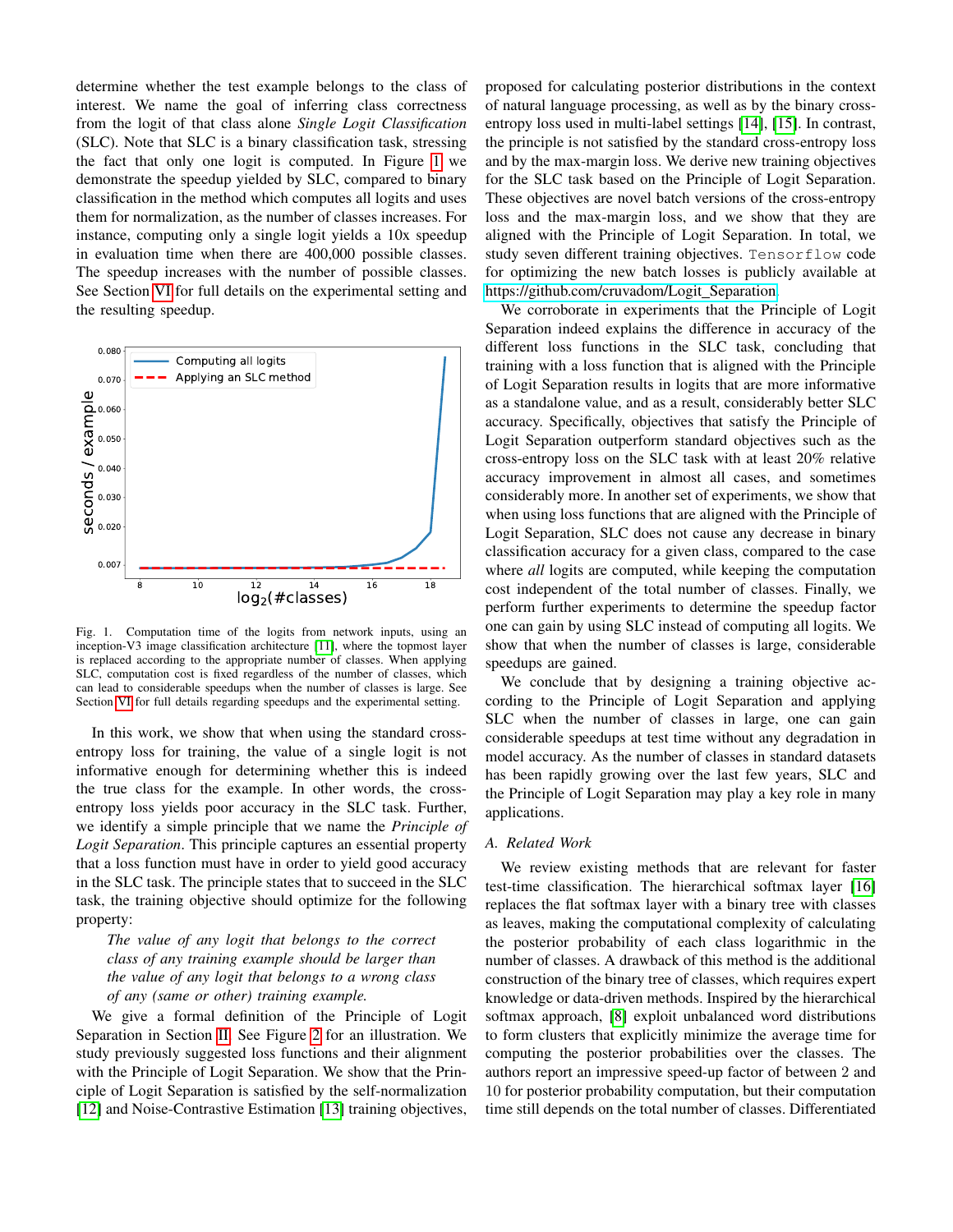

<span id="page-2-1"></span>Fig. 2. The Principle of Logit Separation. Left: when training with the cross-entropy loss, the logit values for the class 'Cat' can be the same for two examples, one where it is the true class (blue) and one where it is not (red). Therefore, at test-time, a logit with the same value for the class 'Cat' does not indicate whether the example belongs to this class. Right: With a loss function that is aligned with the Principle of Logit Separation, all true logits are greater than all false logits at training time. Hence, at test time, a single logit can indicate the correctness of its respective class.

softmax was introduced in [\[17\]](#page-9-15) as a less computationally expensive alternative to the standard softmax mechanism, in the context of neural language models. With differentiated softmax, each class (word) is represented in the last hidden layer using a different dimensionality, with higher dimensions for more frequent classes. This allows a faster computation for less frequent classes. However, this method is applicable only for highly unbalanced class distributions. Several samplingbased approaches were developed in the context of language modeling, with the goal of approximating the softmax function at training-time. Notable examples are importance sampling [\[18\]](#page-9-16), negative sampling [\[19\]](#page-9-17), and Noise Contrastive Estimation (NCE) [\[13\]](#page-9-11), [\[20\]](#page-9-18). These methods do not necessarily improve the test-time computational burden, however we show below that the NCE loss can be used for the SLC task.

## II. THE PRINCIPLE OF LOGIT SEPARATION

<span id="page-2-0"></span>In the SLC task, the only information about an example is the output logit of the model for the single class of interest. Therefore, a natural approach to classifying whether the class matches the example is to set a threshold: if the logit is above the threshold, classify the example as belonging to this class, otherwise, classify it as not belonging to the class. We refer to logits that belong to the true classes of their respective training examples as *true logits* and to other logits as *false logits*. For the threshold approach to work well, the values of all true logits should be larger than the value of all false logits across the training sample (in fact, it is enough to separate true and false logits on a class level, but we stick to the stronger assumption in this work). This is illustrated in Figure [2.](#page-2-1) The Principle of Logit Separation (PoLS), which was stated in words in Section [I,](#page-0-0) captures this requirement. We formalize this principle below.

Let  $[k] := \{1, \ldots, k\}$  be the possible class labels. Assume that the training sample is  $S = ((x_1, y_1), \ldots, (x_n, y_n))$ , where  $x_i \in \mathbb{R}^d$  are the training examples, and  $y_i \in [k]$  are the labels of these examples. For a neural network model parametrized by  $\theta$ , we denote by  $z_y^{\theta}(x)$  the value of the logit assigned by the model to example  $x$  for class  $y$ . The Principle of Logit Separation (PoLS) can be formally stated as follows:

<span id="page-2-2"></span>Definition 1 (The Principle of Logit Separation). *The* Principle of Logit Separation *holds for a labeled set* S *and a model*  $\theta$ *, if for any*  $(x, y), (x', y') \in S$  *(including the case*  $x = x', y = y'$  and any  $y'' \neq y'$ , we have  $z_y^{\theta}(x) > z_{y''}^{\theta}(x')$ .

The definition assures that every true logit  $z_y^{\theta}(x)$  is larger than every false logit  $z_{y''}^{\theta}(x')$ . If this simple principle holds for all train and test examples, it guarantees perfect accuracy in the SLC task, since all true logits are larger than all false logits. Thus, a good approach for a training objective for SLC is to attempt to optimize for this principle on the training set. For a loss  $\ell$ ,  $\ell(S, \theta)$  is the value of the loss on the training sample using model  $\theta$ . A loss  $\ell$  is aligned with the Principle of Logit Separation if for any training sample  $S$ , a small enough value of  $\ell(S, \theta)$  ensures that the requirement in Definition [1](#page-2-2) is satisfied for the model  $\theta$ . In the following sections we study the alignment with the PoLS of known losses and new losses.

#### <span id="page-2-4"></span>III. STANDARD OBJECTIVES IN VIEW OF THE POLS

In this section we show that the cross-entropy loss [\[21\]](#page-9-19), which is the standard loss function for neural network classifiers (e.g., [\[22\]](#page-9-20)) and the multiclass max-margin loss [\[23\]](#page-9-21), do not satisfy the PoLS.

## *A. The Cross-Entropy Loss*

The cross-entropy loss on a single example is defined as

<span id="page-2-3"></span>
$$
\ell(z, y) = -\log(p_y),\tag{1}
$$

where

$$
p_y := \frac{e^{z_y}}{\sum_{j=1}^k e^{z_j}} = \left(\sum_{j=1}^k e^{z_j - z_y}\right)^{-1}.
$$

Note that  $p_y$  is the probability assigned by the softmax layer. It is easy to see that the cross-entropy loss does not satisfy the PoLS. Indeed, as the loss depends only on the difference between logits for every example separately, minimizing it guarantees a certain difference between the true and false logits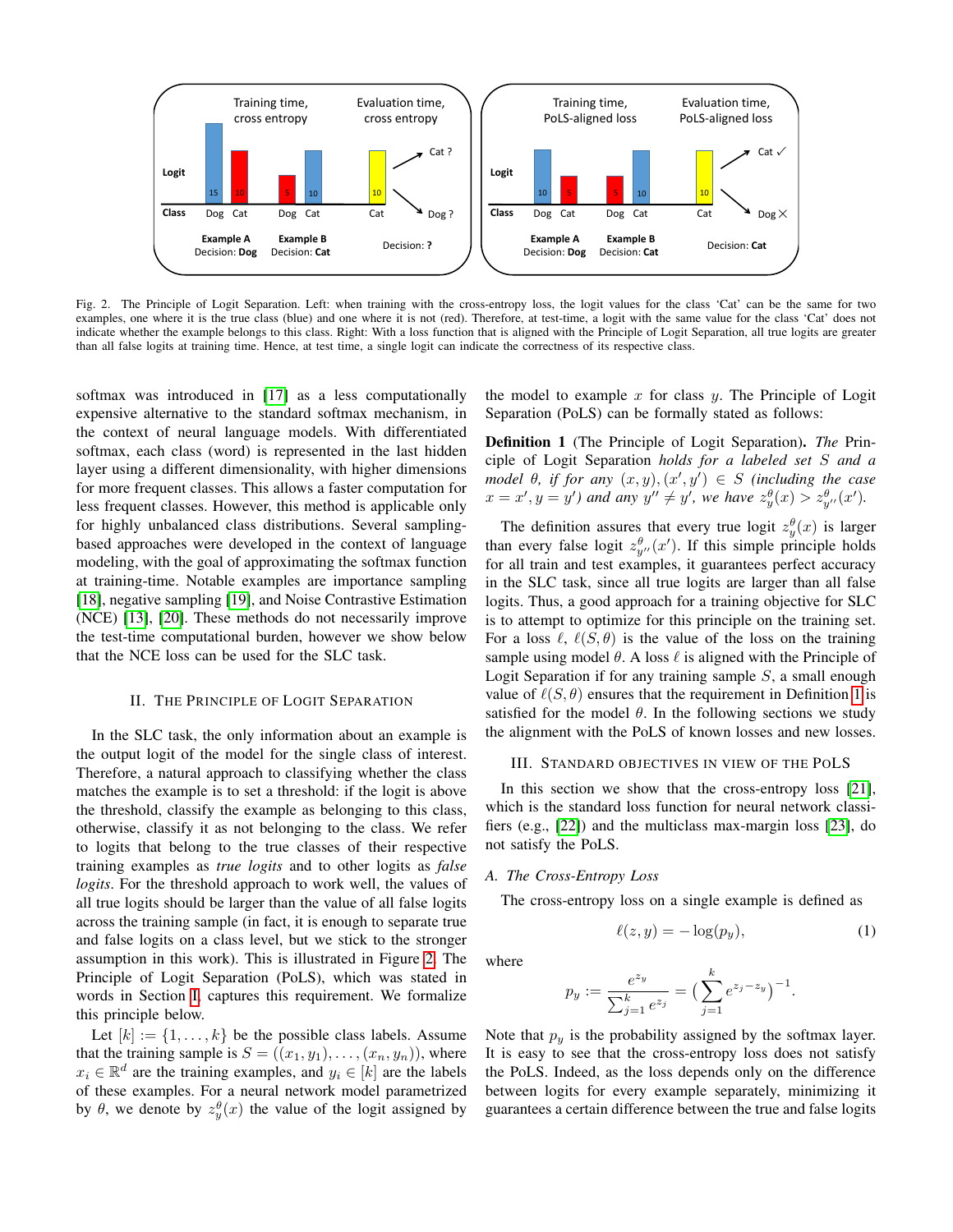for every example separately, but does not guarantee that all true logits are larger than all false logits in the training set. Formally, the following counter-example shows that this loss is not aligned with the PoLS. Let  $S = ((x_1, 1), (x_2, 2))$  be the training sample, and let  $\theta_{\alpha}$ , for  $\alpha > 0$ , be a model such that  $z^{\theta_{\alpha}}(x_1) = (2\alpha, \alpha)$ , and  $z^{\theta_{\alpha}}(x_2) = (-2\alpha, -\alpha)$ . Then  $\ell(S_{\theta_\alpha}) = 2 \log(1 + e^{-\alpha})$ . Therefore for any  $\epsilon > 0$ , there is some  $\alpha > 0$  such that  $\ell(S_{\theta_\alpha}) \leq \epsilon$ , but  $z_2^{\theta_\alpha}(x_1) > z_2^{\theta_\alpha}(x_2)$ , contradicting an alignment with PoLS.

# *B. The Max-Margin Loss*

Max-margin training objectives, most widely known for their role in training Support Vector Machines, are used in some cases for training neural networks [\[24\]](#page-9-22), [\[25\]](#page-9-23). Here we consider the multiclass max-margin loss suggested by [\[23\]](#page-9-21), defined as

<span id="page-3-0"></span>
$$
\ell(z, y) = \max(0, \gamma - z_y + \max_{j \neq y} z_j),
$$
 (2)

where  $\gamma > 0$  is a hyperparameter that controls the separation margin between the true logit and the false logits of the example. It is easy to see that this loss too does not satisfy the PoLS, since minimizing it again guarantees only a certain difference between the true and false logits for every example separately, and not across the entire training sample. Indeed, consider the same training sample  $S$  as defined in the counterexample for the cross-entropy loss above, and the model  $\theta_{\alpha}$ defined there. Setting  $\alpha = \gamma$ , we have  $\ell(S_{\theta_{\gamma}}) = 0$ . Thus for any  $\epsilon > 0$ ,  $\ell(S_{\theta_{\gamma}}) < \epsilon$ , but  $z_2^{\theta_{\gamma}}(x_1) > z_2^{\theta_{\gamma}}(x_2)$ , contradicting an alignment with PoLS.

# IV. OBJECTIVES THAT SATISFY THE POLS

<span id="page-3-1"></span>In this section we consider objectives that have been previously suggested for addressing problems that are somewhat related to the SLC task. We show that these objectives indeed satisfy the PoLS.

## *A. Self-Normalization*

Self-normalization [\[12\]](#page-9-10) was introduced in the context of neural language models, to avoid the costly step of computing the posterior probability distribution over the entire vocabulary when evaluating the trained models. The self-normalization loss is a sum of the cross-entropy loss with an additional term. Let  $\alpha > 0$  be a hyperparameter, and  $p_y$  as defined in Eq. [\(1\)](#page-2-3). The self-normalization loss is defined by

$$
\ell(z,y) = -\log(p_y) + \alpha \cdot \log^2(\sum_{j=1}^k e^{z_j}).
$$

The motivation for this loss is self-normalization: The second term is minimal when the softmax normalization term  $\sum_{j=1}^{k} e^{z_j}$  is equal to 1. When it is equal to 1, the exponentiated logit  $e^{z_j}$  can be interpreted as the probability that the true class for the example is j. [\[12\]](#page-9-10) report a speed-up by a factor of 15 in evaluating models trained when using this loss, since the selfnormalization enables computing the posterior probabilities for only a subset of the vocabulary.

Intuitively, this loss should also be useful for the SLC task: If the softmax normalization term is always close to 1, there should be no need to compute it, thus only the logit of the class in question should be required to infer whether this class in the correct one for the example. Indeed, we show that the self-normalization loss is aligned with the PoLS. When the first term in the loss is minimized for an example, correct and wrong logits are as different as possible from one another. When the second term is minimized for an example, the sum of exponent logits is equal to one. Therefore, when both terms are minimized for an example, the correct logit converges to zero while wrong logits converge to negative infinity. When this is done for the whole training sample, all correct logits are larger than all wrong logits in the training sample. A formal proof is provided in Appendix [A.](#page-8-0)

# *B. Noise Contrastive Estimation*

Noise Contrastive Estimation (NCE) [\[13\]](#page-9-11), [\[20\]](#page-9-18) was considered, like self-normalization, in the context of natural language learning. This approach was developed to speed up neurallanguage model training over large vocabularies. In NCE, the multiclass classification problem is treated as a set of binary classification problems, one for each class. Each binary problem classifies, given a context and a word, whether this word is from the data distribution or from a noise distribution. Using only  $t$  words from the noise distribution (where  $t$  is an integer hyperparameter) instead of the entire vocabulary leads to a significant speedup at training-time. Similarly to the selfnormalization objective, NCE, in the version appearing in [\[13\]](#page-9-11), is known to produce a self-normalized logit vector [\[26\]](#page-9-24). This property makes NCE a good candidate for the SLC task, as single logit values are informative for the class correctness, and not only when compared other logits in the same example.

The loss function used in NCE for a single training example, as given by [\[13\]](#page-9-11), is defined based on a distribution over the possible classes, denoted by  $q = (q(1), \ldots, q(k))$ , where  $\sum_{i=1}^{k} q(i) = 1$ . The NCE loss, in our notation, is

<span id="page-3-2"></span>
$$
\ell(z, y) = -\log g_y - t \cdot \mathbb{E}_{j \sim q} [\log(1 - g_j)], \tag{3}
$$

where

$$
g_j := (1 + t \cdot q(j) \cdot e^{-z_j})^{-1}
$$

During training, the second term in the loss is usually approximated by Monte-Carlo approximation, using  $t$  random samples of  $j \sim q$ , to speed up training time [\[13\]](#page-9-11).

We observe that NCE loss is aligned with the PoLS. First, observe that  $g_j$  is of a similar form to  $\sigma(z_j)$  where  $\sigma(z) =$  $(1 + e^{-z})^{-1}$  is the sigmoid function. Therefore, it is easy to see that when the term above is minimized for one example, the value of true logit  $z_y$  converges to infinity, and the values of all false logits converge to negative infinity. When the above term is minimized for the entire training set, all true logits are larger than all false logits across the training set. A formal proof is provided in Appendix [B.](#page-8-1)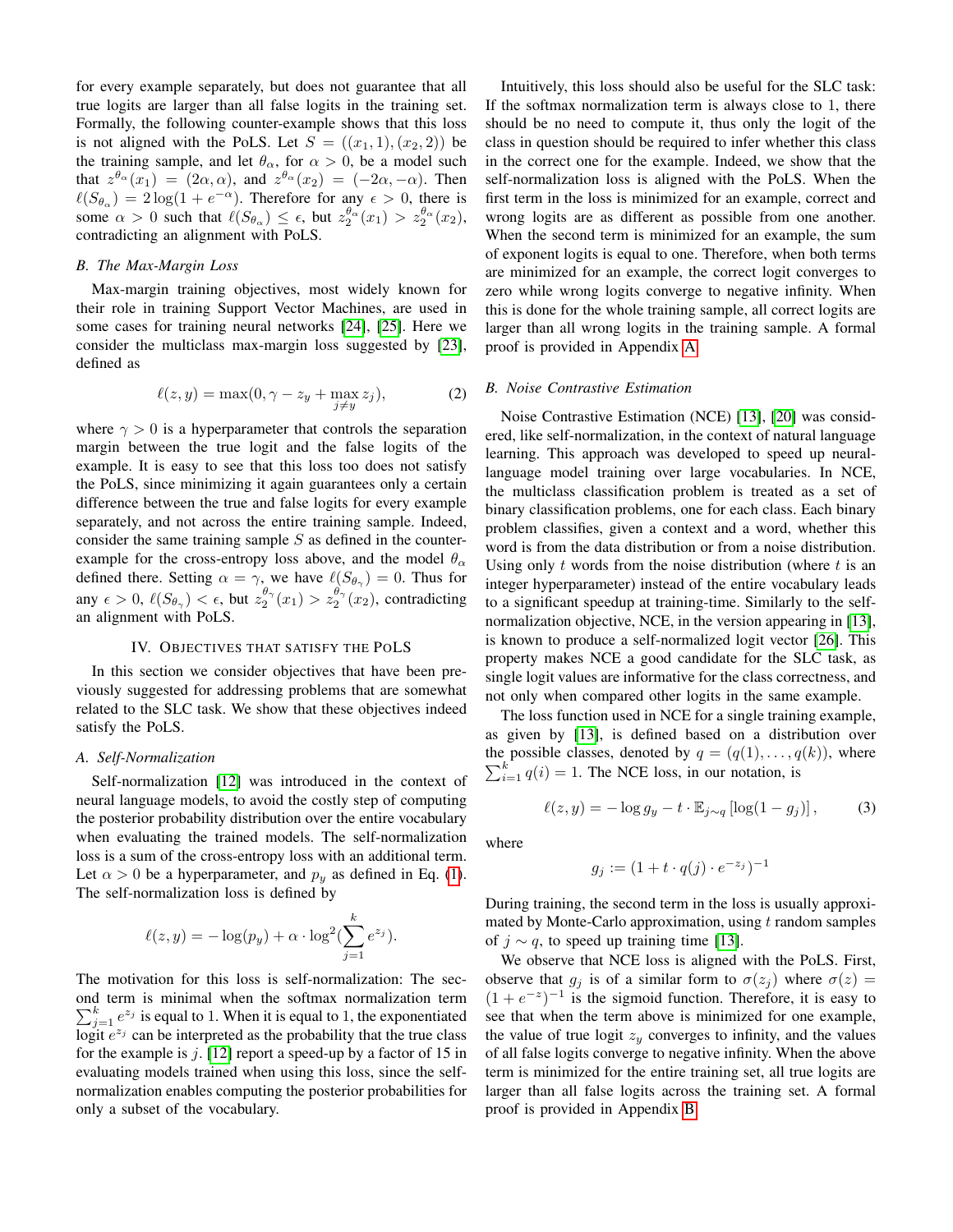# *C. Binary Cross-Entropy*

The last known loss that we consider is often used in multilabel classification settings. In multilabel settings, each example can belong to several classes, and the goal is to identify the set of classes an example belongs to. A common approach [\[14\]](#page-9-12), [\[15\]](#page-9-13) is to try to solve k binary classification problems of the form "Does  $x$  belong to class  $j$ ?" using a single neural network model, by minimizing the sum of the cross-entropy losses that correspond to these binary problems. In this setting, the label of each example is a binary vector  $(r_1, \ldots, r_k)$ , where  $r_j = 1$  if x belongs to class j and 0 otherwise. The loss for a single training example with logits  $z$  and label-vector  $r$  is

$$
\ell(z, (r_1, \ldots, r_k)) = -\sum_{j=1}^n r_j \log(\sigma(z_j)) + (1-r_j) \log(1-\sigma(z_j)),
$$

where  $\sigma(z) = (1 + e^{-z})^{-1}$  is the sigmoid function. This loss can also be used for our setting of multiclass problems, by defining  $r_j := \mathbf{1}_{j=y}$  for an example  $(x, y)$ . This gives the multiclass loss

$$
\ell(z,y) = -\log(\sigma(z_y)) + \sum_{j \neq y} \log(1 - \sigma(z_j)).
$$

The binary cross-entropy is also aligned with the PoLS. Indeed, similarly to case of the NCE loss, it is easy to see that when the term above is minimized for one example, the value of true logit  $z<sub>y</sub>$  converges to infinity, and the values of all false logits converge to negative infinity. When the above term is minimized for the entire training set, all true logits are larger than all false logits across the training set. A formal proof is provided in Appendix [C.](#page-8-2)

#### <span id="page-4-0"></span>V. NEW TRAINING OBJECTIVES FOR THE SLC TASK

In this section we propose new training objectives for the SLC task, designed to satisfy the PoLS. These objectives adapt the training objectives of cross-entropy and max-margin, studied in Section [III,](#page-2-4) that do not satisfy the PoLS, by generalizing them to optimize over *batches* of training samples. We show that the revised losses satisfy the PoLS. This approach does not require any new hyper-parameters, since the batch size is already a hyperparameter in standard Stochastic Gradient Descent. Further, this allows an easy adaptation of available neural network implementations to the SLC task. When the cross-entropy loss or the max-maring loss are minimized, they guarantee a certain difference between the true and the false logits of each example separately. Our generalization of these losses to batches of examples enforces an ordering also between true and false logits of different examples.

# *A. Batch Cross-Entropy*

Our first batch loss generalizes the cross-entropy loss, which was defined in Eq. [\(1\)](#page-2-3). The cross-entropy loss can be given as the Kullback-Leibler (KL) divergence between two distributions, as follows. The KL divergence between two discrete probability distributions  $P$  and  $Q$  over  $[k]$  is defined as  $KL(P||Q) := \sum_{i=j}^{k} P(j) \log(P(j)/Q(j))$ . For an example

 $(x, y)$ , let  $P_{(x,y)}$  be the distribution over [k] which deterministically outputs  $y$ , and let  $Q_x$  be the distribution defined by the softmax normalized logits,  $Q_x(j) = e^{z_j} / \sum_{i=1}^{k} e^{z_i}$ . Then it is easy to see that for  $p_y$  as defined in Eq. [\(1\)](#page-2-3),  $KL(P_{(x,y)}||Q_x) = -\log p_y$ , exactly the cross-entropy loss in Eq. [\(1\)](#page-2-3).

We define a batch version of this loss, using the KLdivergence between distributions over batches. Recall that the i'th example in a batch B is denoted  $(x_i, y_i)$ . Let  $P_B$  be the distribution over  $[m] \times [k]$  defined by

$$
P_B(i,j) := \begin{cases} \frac{1}{m} & j = y_i, \\ 0 & \text{otherwise.} \end{cases}
$$

Let  $Q_B$  be the distribution defined by the softmax normalized logits over the entire batch B. Formally, denote  $Z(B) :=$  $\sum_{i=1}^{m}$  $i=1$  $\sum_{i=1}^{k}$  $j=1$  $e^{z_j(x_i)}$ . Then  $Q_B(i,j) := e^{z_j(x_i)}/Z(B)$ . We then define the batch cross-entropy loss as follows.

<span id="page-4-1"></span>**Definition 2** (The batch cross-entropy loss). Let  $m > 1$  be *an integer, and let* B *be a uniformly random batch of size* m *from* S*. The* batch cross-entropy loss *of a training sample* S *is*

$$
\ell(S) := \mathbb{E}_B[L_c(B)], \quad \text{where} \quad L_c(B) := \text{KL}(P_B||Q_B).
$$

This batch version of the cross-entropy loss is aligned with the PoLS. Indeed, when this loss is minimized for one training batch, all true logits converge to some positive value (as a normalized exponentiated true logit converges to  $1/m$ , while all false logits converge to negative infinity (as a normalized exponentiated false logit converges to zero). Therefore, when minimizing this loss across the whole training set, all true logits are larger than all false logits in the training set. A formal proof is provided in Appendix [D.](#page-8-3)

# *B. Batch Max-Margin*

Our second objective is a batch version of the max-margin loss, which was defined in Eq. [\(2\)](#page-3-0). For a batch B, denote the minimal true logit in  $B$ , and the maximal false logit in  $B$ , as follows:

$$
z_+^B:=\min_{(x,y)\in B}z_y(x),\quad\text{and}\quad z_-^B:=\max_{(x,y)\in B, j\neq y}z_j(x).
$$

<span id="page-4-2"></span>**Definition 3** (The batch max-margin loss). Let  $m > 1$  be an *integer, and let* B *be a uniformly random batch of size* m *from S. Let*  $\ell$  *be the single-example max-margin loss defined in Eq. [\(2\)](#page-3-0), let*  $\gamma > 0$  *be the max-margin hyper-parameter. The* batch max-margin *is defined by*

$$
\ell(S) := \mathbb{E}_B[L_m(B)],
$$

*where*

$$
L_m(B) := \frac{1}{m} \max(0, \gamma - z_+^B + z_-^B) + \frac{1}{m} \sum_{(x,y) \in B} \ell(z(x), y).
$$

The batch version of the max-margin loss is aligned with the PoLS. Minimizing the first term in the loss makes sure that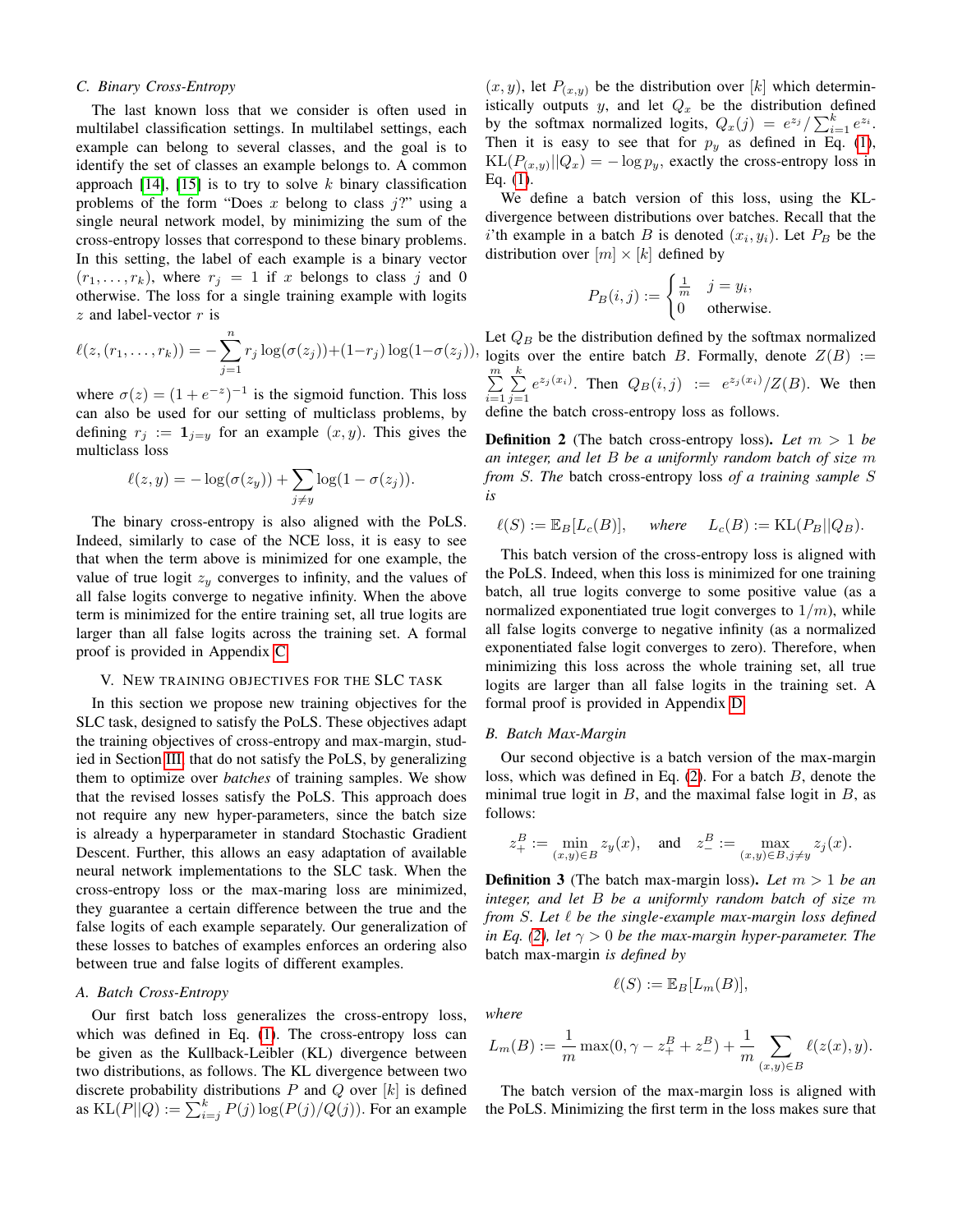all true logits in the batch are larger than all false logits in the batch. Therefore, minimizing the loss over the entire training set makes sure that the PoLS holds. A formal proof is provided in Appendix [D.](#page-8-3) Note that while the seconds term in the loss is not necessary for ensuring alignment with the PoLS, it is necessary for practical reasons, as without it the gradient is propagated through only two logits from the entire minibatch, which leads to harder optimization and poorer generalization.

# VI. EXPERIMENTS

<span id="page-5-0"></span>We first empirically show that the PoLS plays a dominant role in SLC accuracy, and that all loss functions that are aligned with the PoLS yield considerably better accuracy in SLC compared to loss functions that are not aligned with the PoLS. We then investigate whether a single logit suffices for obtaining a good binary classification accuracy, compared to the method of computing all logits and using them for normalization. We find that when using a PoLS-aligned loss function, binary classification accuracy is about the same whether we use a single logit only (SLC) or all logits. Lastly, we evaluate the speedups gained by using SLC for binary classification, instead of computing all logits. We show that the speedup increases with the number of classes. For instance, we demonstrate a 10x speedup when the number of classes is approximately 400,000.

# <span id="page-5-1"></span>*A. PoLS and SLC Accuracy*

We tested the SLC tasks on neural networks trained with each of the objectives. To evaluate the success of a learned model in the SLC task we measured, for each class  $j$  and each threshold  $T$ , the precision and recall in identifying examples from class j using the test  $z_i > T$ , and calculated the Area Under the Precision-Recall curve (AUPRC) defined by the entire range of possible thresholds. We also measured the precision at fixed recall values (with dictate the threshold T to use)  $0.9$  (Precision@0.9) and  $0.99$  (Precision@0.99). We report the averages of these values over all the classes in the dataset.

We tested five computer-vision classification benchmark datasets (using their built-in train/test splits): MNIST [\[27\]](#page-9-25), SVHN [\[28\]](#page-9-26) CIFAR-10 and CIFAR-100 [\[29\]](#page-9-27). The last dataset is Imagenet [\[30\]](#page-9-28), which has 1000 classes, demonstrating the scalability of the PoLS approach to many classes. Due to its size, training on Imagenet is highly computationally intensive, therefore we tested only two representative methods for this dataset, which do not require tuning additional hyperparameters. For every dataset, a single network architecture was used for all training objectives.

The network architectures we used are standard, and were fixed before running the experiments. For the MNIST dataset, we used an MLP comprised of two fully-connected layers with 500 units each, and an output layer, whose values are the logits, with 10 units. For the SVHN, CIFAR-10 and CIFAR-100 datasets, we used a convolutional neural network [\[31\]](#page-9-29) with six convolutional layers and one dense layer with 1024 units. The first, third and fifth convolutional layers used a  $5 \times 5$  kernel, where other convolutional layers used a  $1 \times 1$ kernel. The first two convolutional layers were comprised of 128 feature maps, where convolutional layers three and four had 256 feature maps, and convolutional layers five and six had 512 feature maps. Max-pooling layers with  $3 \times 3$  kernel size and a  $2\times 2$  stride were applied after the second, fourth and sixth convolutional layers. In all networks, batch normalization [\[32\]](#page-9-30) was applied to the output of every fully-connected or convolutional layer, followed by a rectified-linear non-linearity. For every combination of a training objective and a dataset (with its fixed network architecture), we optimized for the best learning rate among 1, 0.1, 0.01, 0.001 using the classification accuracy on a validation set. Except for Imagenet, each model was trained for  $10^5$  steps, which always sufficed for convergence. For the Imagenet experiments, we used an inception-v3 architecture [\[11\]](#page-9-9) as appears in the tensorflow repository. We used all the default hyperparameters from this implementation, changing only the loss function used. For every tested loss function, we trained the inception-v3 model for  $6 \cdot 10^6$  iterations.

Experiment results are reported in Table [I.](#page-6-0) Since many of the measures in our experiments are close to their maximal value of 1, we report the value of *one minus* each measure, so that a smaller number indicates a better accuracy. For each dataset, the losses above the dashed line do not satisfy the PoLS (Section [III\)](#page-2-4), while the losses below the line do (Sections [IV](#page-3-1) and [V\)](#page-4-0). In the table, the best result for each dataset and measure is indicated in boldface. Finally, the bottom row in each dataset stands for the mean relative improvement between PoLS-aligned losses and other losses, i.e., the relative improvement of the mean of PoLS-aligned losses for a given measure, compared to the mean of losses that are not aligned with the PoLS.

From the results in Table [I,](#page-6-0) it can be seen that the mean relative improvement of training objectives that are aligned with the PoLS compared to non-aligned objectives is usually at least 20%, and in many cases considerably more. We conclude from these experiments that indeed, alignment with the PoLS is a crucial ingredient for success in the SLC task.

# <span id="page-5-2"></span>*B. SLC vs Computing All Logits*

To investigate whether using a single logit (SLC) degrades binary classification accuracy, we compared the binary classification accuracy obtained by SLC with the one obtained by using all logits. In the latter case, we used *all* output logits of the cross-entropy loss after softmax normalization, which is computationally expensive compared to SLC. The experiment setting and binary classification accuracy measures are identical to the one used in Section [VI-A.](#page-5-1)

Results are presented in Table [II.](#page-7-0) The first two rows present results for binary classification using a single logit (SLC): The first row reports the mean result for loss functions that are aligned with the PoLS reported in Table [I.](#page-6-0) The second row reports the results for the batch cross-entropy, which is the PoLS-aligned loss that obtained the best accuracy in Table [I.](#page-6-0)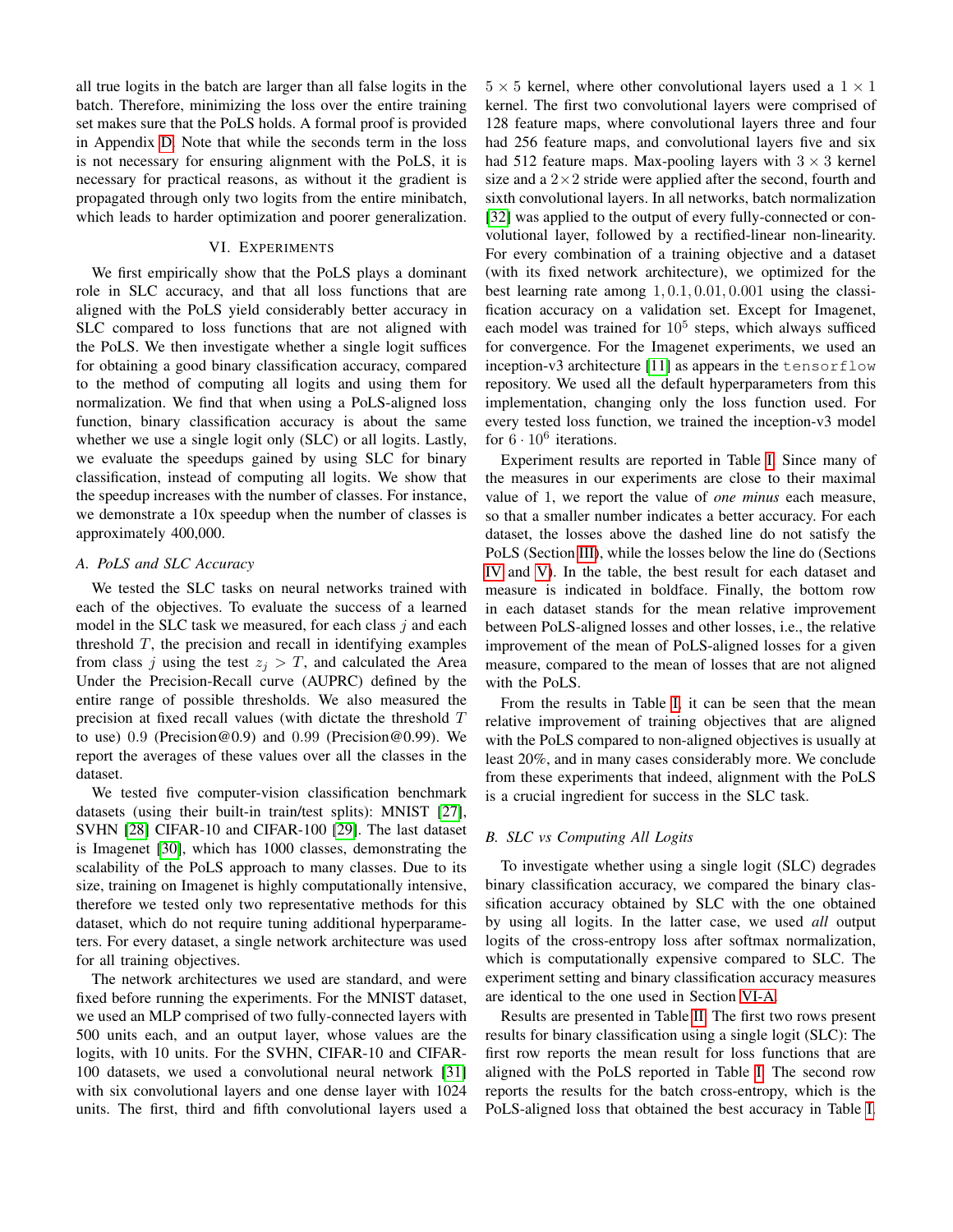#### TABLE I

<span id="page-6-0"></span>RESULTS ON SINGLE LOGIT CLASSIFICATION (SLC), USING THE DIFFERENT LOSS FUNCTIONS. LOWER VALUES ARE BETTER. IN ALMOST ALL CASES, LOSS FUNCTIONS THAT ARE ALIGNED WITH THE PRINCIPLE OF LOGIT SEPARATION (UNDER THE DASHED LINE) YIELD A MEAN RELATIVE IMPROVEMENT OF AT LEAST 20% IN SLC ACCURACY MEASURES, AND SOMETIMES CONSIDERABLY MORE.

| Dataset                                                             | Method                    | 1-AUPRC | 1-Precision@0.9 | 1-Precision@0.99 |
|---------------------------------------------------------------------|---------------------------|---------|-----------------|------------------|
|                                                                     | <b>CE</b>                 | 0.008   | 0.005           | 0.203            |
|                                                                     | max-margin                | 0.012   | 0.018           | 0.262            |
|                                                                     | self-norm                 | 0.002   | 0.001           | 0.021            |
| <b>MNIST</b>                                                        | <b>NCE</b>                | 0.002   | 0.002           | 0.021            |
|                                                                     | binary CE                 | 0.002   | 0.000           | 0.037            |
|                                                                     | batch CE                  | 0.001   | 0.001           | 0.022            |
|                                                                     | batch max-margin          | 0.002   | 0.001           | 0.034            |
|                                                                     | Mean relative improvement | 82.0%   | 91.3%           | 88.4%            |
|                                                                     | <b>CE</b>                 | 0.023   | 0.028           | 0.545            |
|                                                                     | max-margin                | 0.021   | 0.025           | 0.532            |
|                                                                     | self-norm                 | 0.015   | 0.014           | 0.298            |
| <b>SVHN</b>                                                         | <b>NCE</b>                | 0.021   | 0.017           | 0.320            |
|                                                                     | binary CE                 | 0.015   | 0.016           | 0.312            |
|                                                                     | batch CE                  | 0.015   | 0.013           | 0.280            |
|                                                                     | batch max-margin          | 0.018   | 0.020           | 0.384            |
|                                                                     | Mean relative improvement | 23.4%   | 39.6%           | 40.8%            |
|                                                                     | <b>CE</b>                 | 0.109   | 0.326           | 0.703            |
|                                                                     | max-margin                | 0.094   | 0.285           | 0.705            |
|                                                                     | self-norm                 | 0.073   | 0.204           | 0.599            |
| CIFAR-10                                                            | <b>NCE</b>                | 0.081   | 0.214           | 0.594            |
|                                                                     | binary CE                 | 0.070   | 0.210           | 0.607            |
|                                                                     | batch CE                  | 0.072   | 0.202           | 0.602            |
|                                                                     | batch max-margin          | 0.075   | 0.226           | 0.636            |
|                                                                     | Mean relative improvement | 26.9%   | 30.9%           | 13.6%            |
| CIFAR-100                                                           | CE                        | 0.484   | 0.866           | 0.974            |
|                                                                     | max-margin                | 0.490   | 0.893           | 0.977            |
|                                                                     | self-norm                 | 0.378   | 0.807           | 0.970            |
|                                                                     | <b>NCE</b>                | 0.383   | 0.795           | 0.964            |
|                                                                     | binary CE                 | 0.426   | 0.870           | 0.978            |
|                                                                     | batch CE                  | 0.371   | 0.795           | 0.961            |
|                                                                     | batch max-margin          | 0.468   | 0.903           | 0.983            |
|                                                                     | Mean relative improvement | 16.8%   | 5.2%            | 0.5%             |
| Imagenet<br>$(1000 \text{ classes})$<br>$(6 \cdot 10^6$ iterations) | CE                        | 0.366   | 0.739           | 0.932            |
|                                                                     | batch CE                  | 0.245   | 0.563           | 0.865            |
|                                                                     | Relative improvement      | 33.1%   | 23.8%           | 7.2%             |

The third row reports results for the cross-entropy method, in which all logits are computed and used for normalization.

The results in Table [II](#page-7-0) show that cross-entropy with all logits yields results that are comparable to the results obtained with a single logit, and specifically, with the batch cross-entropy: none of the approaches is consistently more successful in classification than the other. Since calculating cross-entropy with all logits is more computationally demanding, we conclude that in our setting of binary classification with multiple classes at test time, SLC, and specifically batch cross-entropy, is an attractive alternative to standard cross-entropy with all logits.

# *C. SLC Speedups*

We estimated the speedups gained by performing SLC, compared to methods in which all logits are computed. We used five prominent image classification architectures (Alexnet [\[22\]](#page-9-20), VGG-16 [\[33\]](#page-9-31), Inception-v3 [\[11\]](#page-9-9), Resnet-50 and Resnet-101 [\[34\]](#page-9-32)). As we are interested in test-time performance, we only measure the time required for computing the forward-pass of a given network. To measure SLC computation time, we replace the top layer by a layer with single unit and measure the time to compute the single logit given an input to the network. To measure the computation time when computing the logits of  $k$  classes, we replace the top layer with a layer containing  $k$  units, and again measure the time it takes to compute all logits, given an input to the network.

The computation time of a model generally does not depend on its input data or on its accuracy. The time to compute a forward pass of a given model is practically identical whether the input data is random noise or originates from a real dataset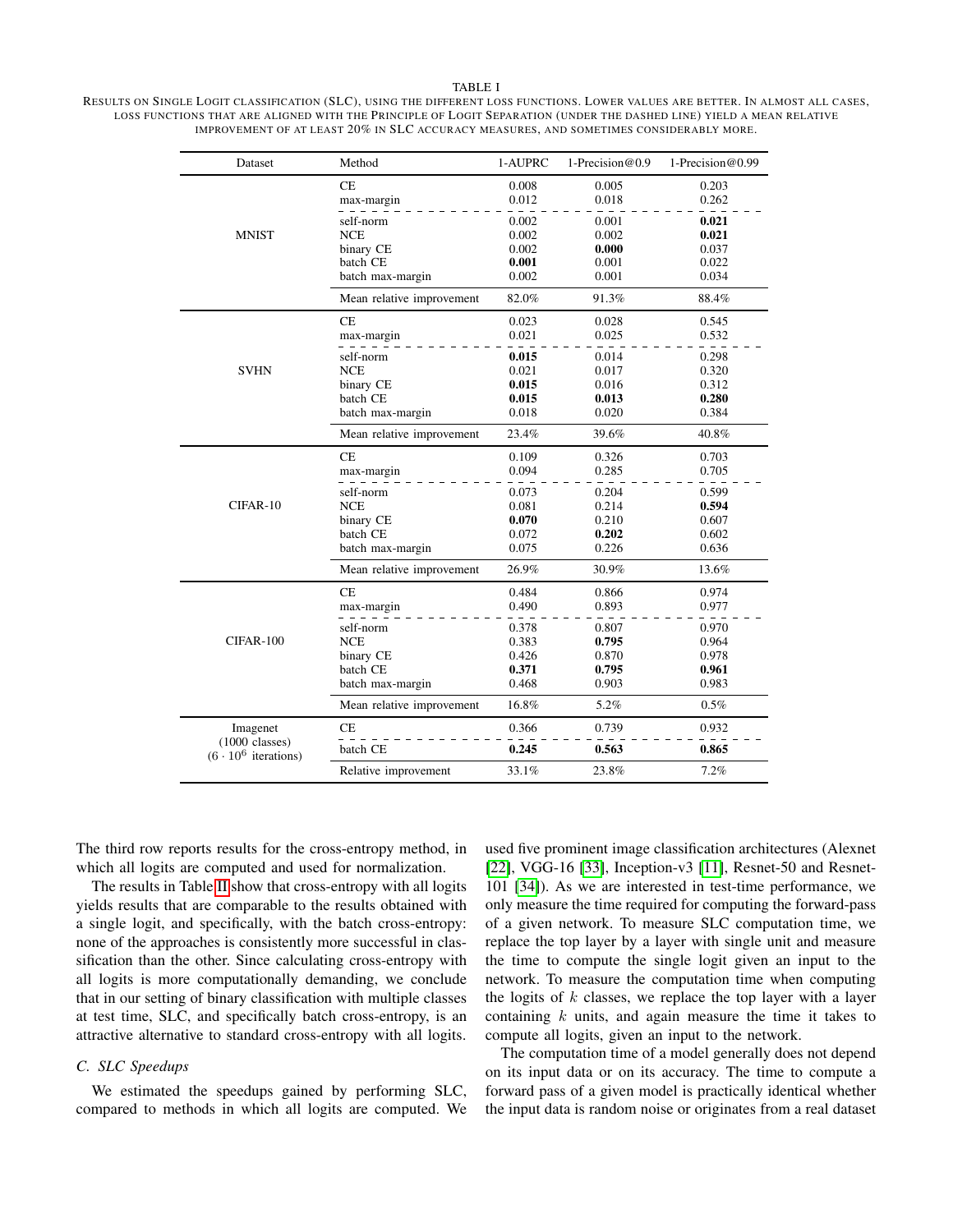#### TABLE II

<span id="page-7-0"></span>COMPARING BINARY CLASSIFICATION WITH A SINGLE LOGIT (SLC) VS. ALL LOGITS. LOWER VALUES ARE BETTER. POLS-ALIGNED SLC METHODS ARE ABOVE THE DASHED LINE. RESULTS ARE COMPARABLE, THUS SLC DOES NOT CAUSE ANY DEGRADATION IN BINARY CLASSIFICATION ACCURACY, COMPARED TO THE CASE WHERE ALL LOGITS ARE COMPUTED.

| Dataset      | Method                        | 1-AUPRC        | $1$ -Precision@0.9 | 1-Precision@0.99 |
|--------------|-------------------------------|----------------|--------------------|------------------|
| <b>MNIST</b> | Mean PoLS methods<br>batch CE | 0.002<br>0.001 | 0.001<br>0.001     | 0.027<br>0.022   |
|              | CE with all logits            | 0.001          | 0.000              | 0.020            |
| <b>SVHN</b>  | Mean PoLS methods<br>batch CE | 0.017<br>0.015 | 0.016<br>0.013     | 0.319<br>0.280   |
|              | CE with all logits            | 0.015          | 0.016              | 0.313            |
| CIFAR-10     | Mean PoLS methods<br>batch CE | 0.074<br>0.072 | 0.211<br>0.202     | 0.608<br>0.602   |
|              | CE with all logits            | 0.074          | 0.214              | 0.648            |
| $CIFAR-100$  | Mean PoLS methods<br>batch CE | 0.405<br>0.371 | 0.834<br>0.795     | 0.971<br>0.961   |
|              | CE with all logits            | 0.380          | 0.801              | 0.973            |
| Imagenet     | batch CE                      | 0.245          | 0.563              | 0.865            |
|              | CE with all logits            | 0.223          | 0.566              | 0.872            |

of the same dimensions and data range. Therefore, in these experiments we use random noise as input to the networks, and the networks themselves are randomly initialized and not trained. Computation is done using Tensorflow and a single NVIDIA Maxwell Titan-X GPU, and forward-pass computation time per example is averaged across 100 minibatches of 32 examples. We use the public implementation of all architectures, as appears in the tensorflow repository.

The timing results are given in Table [III.](#page-8-4) For each network architecture, the first row reports the forward-pass computation time with a single logit. The following rows correspond to different numbers of classes. We report the forward-pass computation time, as well as the speedup obtained by using SLC for this number of classes. This speedup is calculated as the ratio between the computation time for this number of classes and the computation time for SLC (the first row). As expected, the results show a speedup for all architectures, with larger speedups when there are more classes.

For networks with up to  $2^{14} = 16384$  classes, the speedup is relatively small, since computation of the network layers other than the logit layer dominates the forward-pass computation time. In contrast, when there are many classes, the computation of logits dominates the forward-pass computation time. Hence, SLC obtains a x2.8-x.5.7 speedup for  $2^{18} = 262144$  classes, and x8.5-x21.3 speedup for  $2^{18.5} = 370727$  classes.

In our experiments in Sections [VI-A](#page-5-1) and [VI-B,](#page-5-2) we showed that our findings scale well from 10 to 100 and 1000 classes, and we expect these results and findings to scale further to models with a larger number of classes. Ideally, we would have directly tested datasets with hundreds of thousands of classes, to show that the results from Sections [VI-A](#page-5-1) and [VI-B](#page-5-2) scale to datasets with this many classes. However, since such datasets are very large (for instance, the Imagenet-21K dataset has 21,000 classes and more than 14 million examples), these experiments were infeasible with our computational resources. In comparison, a single Inception-V3 model for the significantly smaller Imagenet dataset ( $\sim$  1 million examples), took approximately three weeks to train on a single GPU.

We conclude from this set of experiments that using SLC instead of computing all logits can result in considerable speedups, that grow with the number of classes.

# VII. CONCLUSION

We considered the Single Logit Classification (SLC) task, which is important in various applications. We formulated the Principle of Logit Separation (PoLS), and studied its alignment with seven loss functions, including the standard cross-entropy loss and two novel loss functions. We established, and corroborated in experiments, that PoLS-aligned loss functions yield more class logits that are more useful for binary classification. We further demonstrated that training with a PoLS-aligned loss function and applying SLC leads to considerable speedups when there are many classes, with no degradation in accuracy. Recent years have seen a constant increase in the number of classes in datasets from various domains, thus we expect SLC and the PoLS to play a key role in applications.

Future work plans include extending the scope the Principle of Logit Separation by applying it to other training mechanisms that do not involve loss functions [\[35\]](#page-9-33).

## ACKNOWLEDGMENT

This work has been supported by the European Communitys Seventh Framework Programme through the ERC Starting Grant No. 338164 (iHEARu). Sivan Sabato was supported in part by the Israel Science Foundation (grant No. 555/15).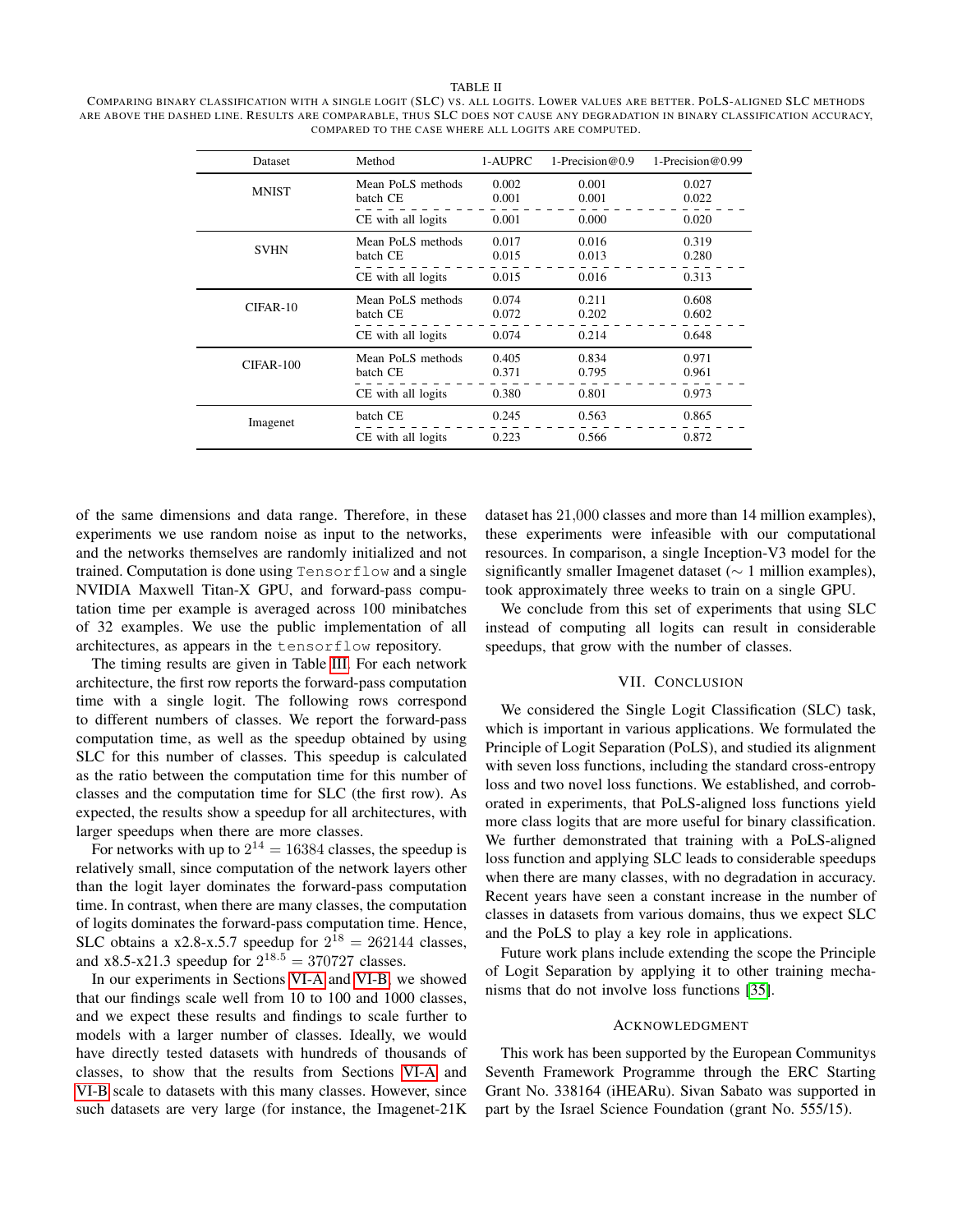<span id="page-8-4"></span>TABLE III SPEEDUP EXPERIMENT RESULTS. WHEN THE NUMBER OF EXAMPLES IS LARGE, SLC RESULTS IN A CONSIDERABLE SPEEDUP.

| Architecture | Classes                                                                 | Inference Time [s]                                                                                                                       | SLC Speedup                                |
|--------------|-------------------------------------------------------------------------|------------------------------------------------------------------------------------------------------------------------------------------|--------------------------------------------|
| Alexnet      | $1$ (SLC)<br>$2^{10}$<br>$2^{14}$<br>$2^{16}$<br>$2^{18}$<br>$2^{18.5}$ | $3.6 \cdot 10^{-3}$<br>$3.7 \cdot 10^{-3}$<br>$4.0 \cdot 10^{-3}$<br>$5.7 \cdot 10^{-3}$<br>$20.2 \cdot 10^{-3}$<br>$76.0 \cdot 10^{-3}$ | x1.04<br>x1.14<br>x1.59<br>x5.68<br>x21.38 |
| $VGG-16$     | $1$ (SLC)<br>$2^{10}$<br>$2^{14}$<br>$2^{16}$<br>$2^{18}$<br>218.5      | $9.4 \cdot 10^{-3}$<br>$9.6 \cdot 10^{-3}$<br>$9.9\cdot10^{-3}$<br>$11.4 \cdot 10^{-3}$<br>$26.4 \cdot 10^{-3}$<br>$80.5 \cdot 10^{-3}$  | x1.02<br>x1.05<br>x1.20<br>x2.79<br>x8.52  |
| Inception-v3 | $1$ (SLC)<br>$2^{10}$<br>$2^{14}$<br>$2^{16}$<br>$2^{18}$<br>$2^{18.5}$ | $6.0 \cdot 10^{-3}$<br>$6.2 \cdot 10^{-3}$<br>$6.5 \cdot 10^{-3}$<br>$7.3 \cdot 10^{-3}$<br>$18.7 \cdot 10^{-3}$<br>$76.6 \cdot 10^{-3}$ | x1.03<br>x1.09<br>x1.22<br>x3.11<br>x12.75 |
| Resnet-50    | $1$ (SLC)<br>$2^{10}$<br>$2^{14}$<br>$2^{16}$<br>$2^{18}$<br>$2^{18.5}$ | $6.1 \cdot 10^{-3}$<br>$6.4 \cdot 10^{-3}$<br>$6.6 \cdot 10^{-3}$<br>$7.4 \cdot 10^{-3}$<br>$19.1 \cdot 10^{-3}$<br>$78.0 \cdot 10^{-3}$ | x1.04<br>x1.08<br>x1.20<br>x3.11<br>x12.69 |
| Resnet-101   | 1(SLC)<br>$2^{10}$<br>$2^{14}$<br>$2^{16}$<br>$2^{18}$<br>218.5         | $8.0 \cdot 10^{-3}$<br>$8.2 \cdot 10^{-3}$<br>$8.3 \cdot 10^{-3}$<br>$9.4 \cdot 10^{-3}$<br>$23.5 \cdot 10^{-3}$<br>$80.4 \cdot 10^{-3}$ | x1.03<br>x1.04<br>x1.19<br>x2.95<br>x10.10 |

#### APPENDIX

All the considered losses are a function of the output logits and the example labels. For a network model  $\theta$ , denote the vector of logits it assigns to example x by  $z^{\theta}(x)$  =  $(z_1^{\theta}(x), \ldots, z_k^{\theta}(x))$ . When  $\theta$  and x are clear from context, we write  $z_j$  instead of  $z_j^{\theta}(x)$ . Denote the logit output of the sample by  $S_{\theta} = ((z^{\theta}(x_1), y_1), \dots, (z^{\theta}(x_n), y_n))$ . A loss function  $\ell : \cup_{n=1}^{\infty} (\mathbb{R}^k \times [k])^n \to \mathbb{R}_+$  assigns a loss to a training sample based on the output logits of the model and on the labels of the training examples. The goal of training is to find a model  $\theta$  which minimizes  $\ell(S_\theta) \equiv \ell(S, \theta)$ . In almost all the losses we study, the loss on the training sample is the sum over all examples of a loss defined on a single example:  $\ell(S_\theta) \equiv \sum_{i=1}^n \ell(z^{\hat{\theta}}(x_i), y_i)$ , thus we only define  $\ell(z, y)$ . We explicitly define  $\ell(S_\theta)$  below only when this is not the case.

## <span id="page-8-0"></span>*A. Self-normalization*

We prove that the self-normalization loss satisfies the PoLS: Let a training sample S and a neural network model  $\theta$ , and consider an example  $(x, y) \in S$ . We consider the two terms of the loss in order. First, consider  $-\log(p_y)$ . From the definition of  $p_u$  (Eq. [1\)](#page-2-3) we have that

$$
-\log(p_y) = \log(\sum_{j=1}^k e^{z_j - z_y}) = \log(1 + \sum_{j \neq y} e^{z_j - z_y}).
$$

Set  $\epsilon_0 := \log(1 + e^{-2})$ P ). Then, if  $-\log(p_y) < \epsilon_0$ , we have  $j \neq y e^{z_j - z_y} \leq e^{-2}$ , which implies that (a)  $\forall j \neq y, z_j \leq$  $z_y - 2$  and (b)  $e^{z_y} \ge \sum_{j=1}^k e^{z_j} / (1 + e^{-2}) \ge \frac{1}{2} \sum_{j=1}^k e^{z_j}$ . Second, consider the second term. There is an  $\epsilon_1 > 0$  such that if  $\log^2(\sum_{j=1}^k e^{z_j}) < \epsilon_1$  then (c)  $2e^{-1} < \sum_{j=1}^k e^{z_j} <$ e, which implies  $e^{z_y} < e$  and hence (d)  $z_y < 1$ . Now, let  $\theta$  such that  $\ell(S_\theta) \leq \epsilon := \min(\epsilon_0, \epsilon_1)$ . Then  $\forall (x, y) \in S$ ,  $\ell(z^{\theta}(x), y) \leq \epsilon$ . From (b) and (c),  $e^{-1} < \frac{1}{2} \sum_{j=1}^{k} e^{z_j} < e^{z^y}$ , hence  $z_y > -1$ . Combining with (d), we get  $-1 < z_y < 1$ . Combined with (a), we get that for  $j \neq y$ ,  $z_j < -1$ . To summarize,  $\forall (x, y), (x', y') \in S$  and  $\forall y'' \neq y'$ , we have that  $z_y^{\theta}(x) > -1 > z_{y''}^{\theta}(x')$ , implying PoLS-alignment.

## <span id="page-8-1"></span>*B. Noise-Contrastive Estimation*

Recall the definition of the NCE loss from Eq. [\(3\)](#page-3-2):

$$
\ell(z, y) = -\log g_y - t \cdot \mathbb{E}_{j \sim q} [\log(1 - g_j)]
$$

where  $g_j := (1 + t \cdot q(j) \cdot e^{-z_j})^{-1}$ . We prove that the NCE loss satisfies the PoLS:  $g_i$  is monotonic increasing in  $z_i$ . Hence, if the loss is small,  $g_y$  is large and  $g_j$  for  $j \neq y$ , is small. Formally, fix t, and let a training sample S. There is an  $\epsilon_0 > 0$ such that if  $-\log g_j \leq \epsilon_0$ , then  $z_j > 0$ . Also, there is an  $\epsilon_1 > 0$ (which depends on q) such that if  $-E_{i\sim q} [\log(1 - g_i)] \leq \epsilon_1$ then  $\forall j \neq y$ ,  $\log(1-g_j)$  must be small enough so that  $z_j < 0$ . Now, consider  $\theta$  such that  $\ell(S_\theta) \leq \epsilon := \min(\epsilon_0, \epsilon_1)$ . Then for every  $(x, y) \in S$ ,  $\ell(z^{\theta}(x), y) \leq \epsilon$ . This implies that for every  $(x, y), (x', y') \in S$  and  $y'' \neq y'$ , we have that  $z_y^{\theta}(x) > 0$  $z_{y''}^{\theta}(x')$ , thus this loss is aligned with the PoLS.

# <span id="page-8-2"></span>*C. Binary cross-entropy*

This loss is similar in form to the NCE loss: for  $g_j$  as in Eq. [\(3\)](#page-3-2),  $g_j = \sigma(z_j - \ln(t \cdot q(j)))$ . Since  $\sigma(z_j)$  is monotonic, the proof method for NCE carries over and thus the binary cross-entropy loss satisfies the PoLS as well.

# <span id="page-8-3"></span>*D. Batch Losses*

Recall that the batch losses are defined as  $\ell(S_\theta) :=$  $\mathbb{E}_B[L(B_\theta)]$ , where  $B_\theta$  is a random batch out of  $S_\theta$  and L is  $L_c$ for the cross entropy (Definition [2\)](#page-4-1), and  $L_m$  is the max-margin loss (Definition [3\)](#page-4-2). If true logits are greater than false logits in every batch separately when using, then the PoLS is satisfied on the whole sample, since every pair of examples appears together in some batch. The following lemma formalizes this:

<span id="page-8-5"></span>**Lemma 1.** If  $L$  *is aligned with the PoLS, and*  $\ell$  *is defined by*  $\ell(S_{\theta}) := \mathbb{E}_{B}[L(B_{\theta})]$ , then  $\ell$  is also aligned with the PoLS.

*Proof.* Assume a training sample S and a neural network model  $\theta$ . Since L is aligned with the PoLS, there is some  $\epsilon' > 0$  such if  $L(B_\theta) < \epsilon'$ , then for each  $(x, y), (x', y') \in B$ and  $y'' \neq y'$  we have that  $z_y^{\theta}(x) > z_{y''}^{\theta}(x')$ . Let  $\epsilon = \epsilon'/\binom{n}{m}$ ,